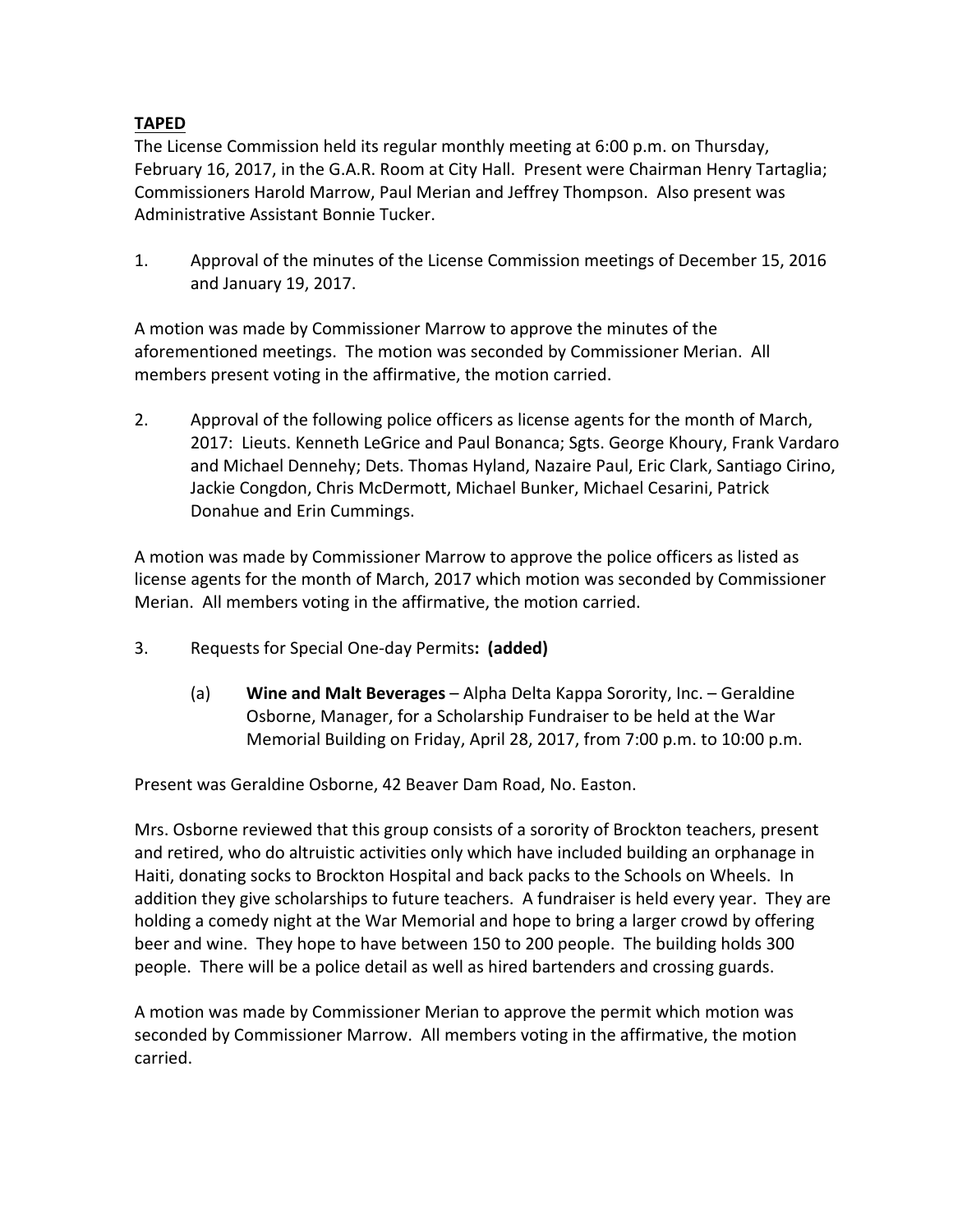(b) **All Alcoholic Beverages** – Brockton Firefighters Local 144 – William Hill, Manager, for a Collation to be held at 80 Perkins Avenue, on Friday, March 10, 2017, from 12:00 noon to 8:00 p.m.

 Present was James Nee, 268 East Street, East Bridgewater who stated this is the Annual Strand Memorial and Breakfast. The service is held at City Hall and the breakfast is held at the Union Hall.

 A motion was made by Commissioner Marrow to approve the request which motion was seconded by Commissioner Thompson. All members voting in the affirmative, the motion carried.

 (c) **Wine and Malt Beverages** – Brockton Firefighters Relief Association – Peter Reardon, Manager for a dinner to be held at Father Kenney Hall – 335 Main Street, on Saturday, March 11, 2017, from 12:00 noon to 6:00 p.m.

 Present was Peter Reardon, 8 Nancy Lane, President of the Brockton Firefighters Relief Association. Mr. Reardon stated this is their annual public safety Mass and Luncheon. It will be held at St. Patrick's Church. A Corned Beef and Cabbage dinner is then provided. It is to thank the public service workers in the City and at the same time it is a benefit for the Relief Association.

 A motion was made by Commissioner Marrow to approve the permit which motion was seconded by Commissioner Tartaglia. All members voting in the affirmative, the motion carried.

 4. Hearing on the request from Brockton Fair Caterers, Inc. – George Carney, Manager, 433 Forest Avenue, to amend the Entertainment license at the Fairgrounds to include a Rodeo and Music Concert on Sunday, May 28, 2017 from 1:00 p.m. to 11:00 p.m.

 Present was Phil Boyle, 489 Turnpike Street, Easton, who stated this event is a Brazilian Rodeo which they have had a number of times in the past. He indicated they have not had any problems. The stage will be set up so that it faces towards the grandstand. The rode will take place on the Sunday of Memorial Day weekend.

 Chairman Tartaglia stated he checked with Councillor Eaniri who said he has no problem with the 11:00 p.m. closing. It is his understanding that Mr. Carney is aware of the stipulations required for the event which includes the following:

- 1. The gates have a set opening and closing time to be worked out between Police and Mr. Carney;
- 2. That there be some means of stopping the cars as they enter the Fairgrounds, to be worked out between the Police Department and Mr. Carney;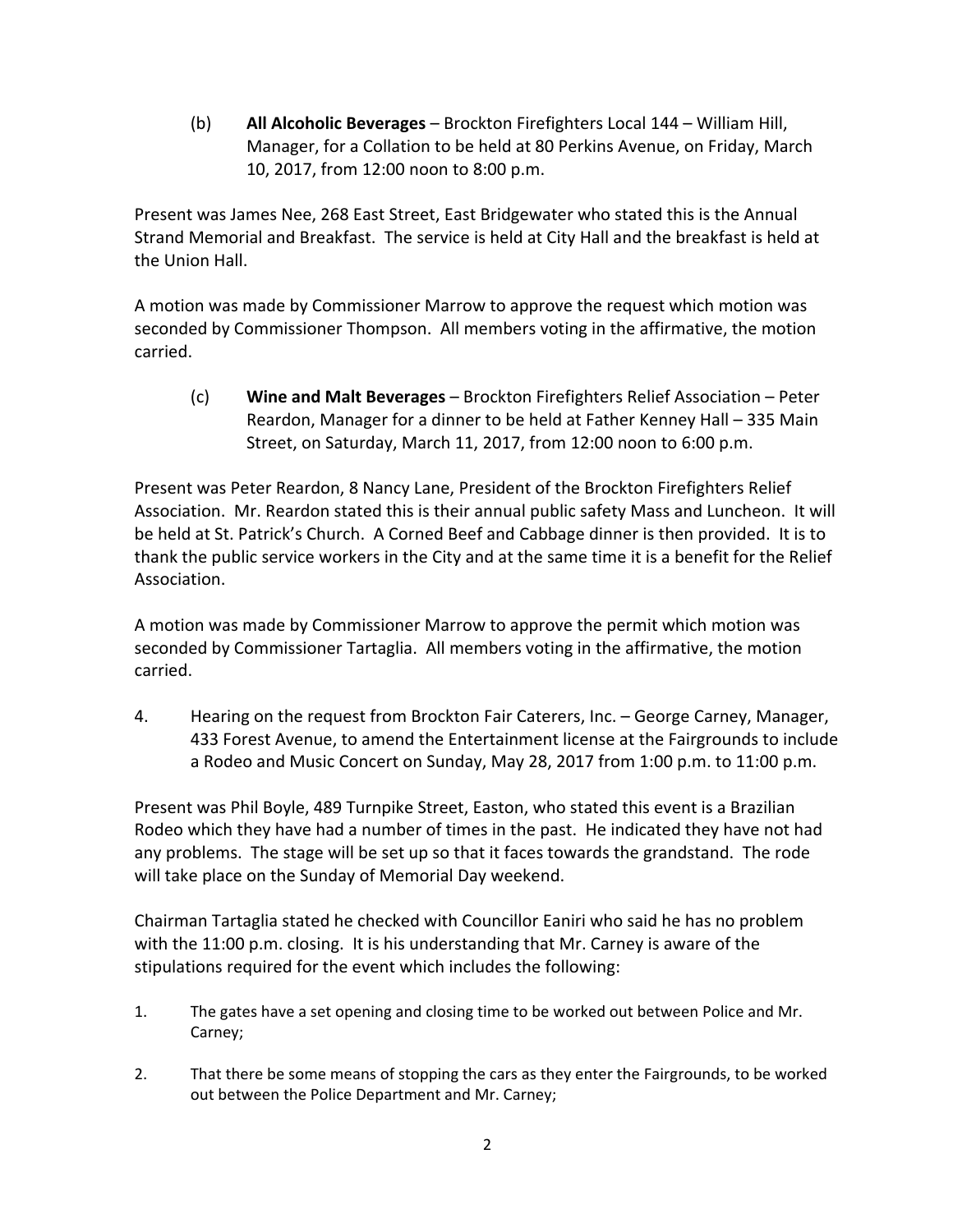- 3. That two platoons of four officers each are assigned to the parking lot area;
- 4. That secondary security should not be responsible for all of the security at the venue;
- 5. That the police officers stay on scene until everyone is gone; and
- 6. That all cars are turned off with the radios off after they are parked.

Mr. Boyle agreed that they will conform with the stipulations.

 In response to questions from Commissioner Thompson, Ms. Tucker reviewed that Brockton Fair Caterers has an annual liquor license issued at the fairgrounds. This request is for an amendment to the Entertainment license to include the Rodeo activities.

 Commissioner Merian indicated that if it is being run the same as last year's event, he will make a motion to approve the request. The motion was seconded by Commissioner Thompson. All members voting in the affirmative, the motion carried.

 5. Hearing on the request from DeSantis Preowned Sales, Service, and Collision Center, Inc. to extend the licensed premise to include the entire lot at 1555 Main Street upon Copeland Chevrolet vacating the premise and moving to their new location.

 Present was Beverly Davis who stated she is employed by Mr. DeSantis who could not be present this evening. She indicated that vehicles belonging to Copeland Chevrolet are still being move out. Mr. DeSantis is requesting to use the entire lot for his used car business. A new plan has been submitted.

 Ms. Tucker stated that Mr. DeSantis is currently restricted to 28 vehicles under his Class II license. The reason for this is that while Copeland Chevrolet was occupying the premise, he was only using a small portion of the property under his Class II license.

 Ms. Davis stated they used to have 300‐400 cars when it was DeSantis Chevrolet. He would like to get back into the used cars because of the size of the lot and building.

 A motion was made by Commissioner Marrow to approve the request which motion was seconded by Commissioner Merian. All members voting in the affirmative, the motion carried.

 6. Hearing on the request Bertucci's Restaurant Corp. – 1285 Belmont Street, to appoint Joshua Wilson as the manager to replace Jarrett Butler.

Present was Joshua Wilson, 61 Taunton Street, Lakeville.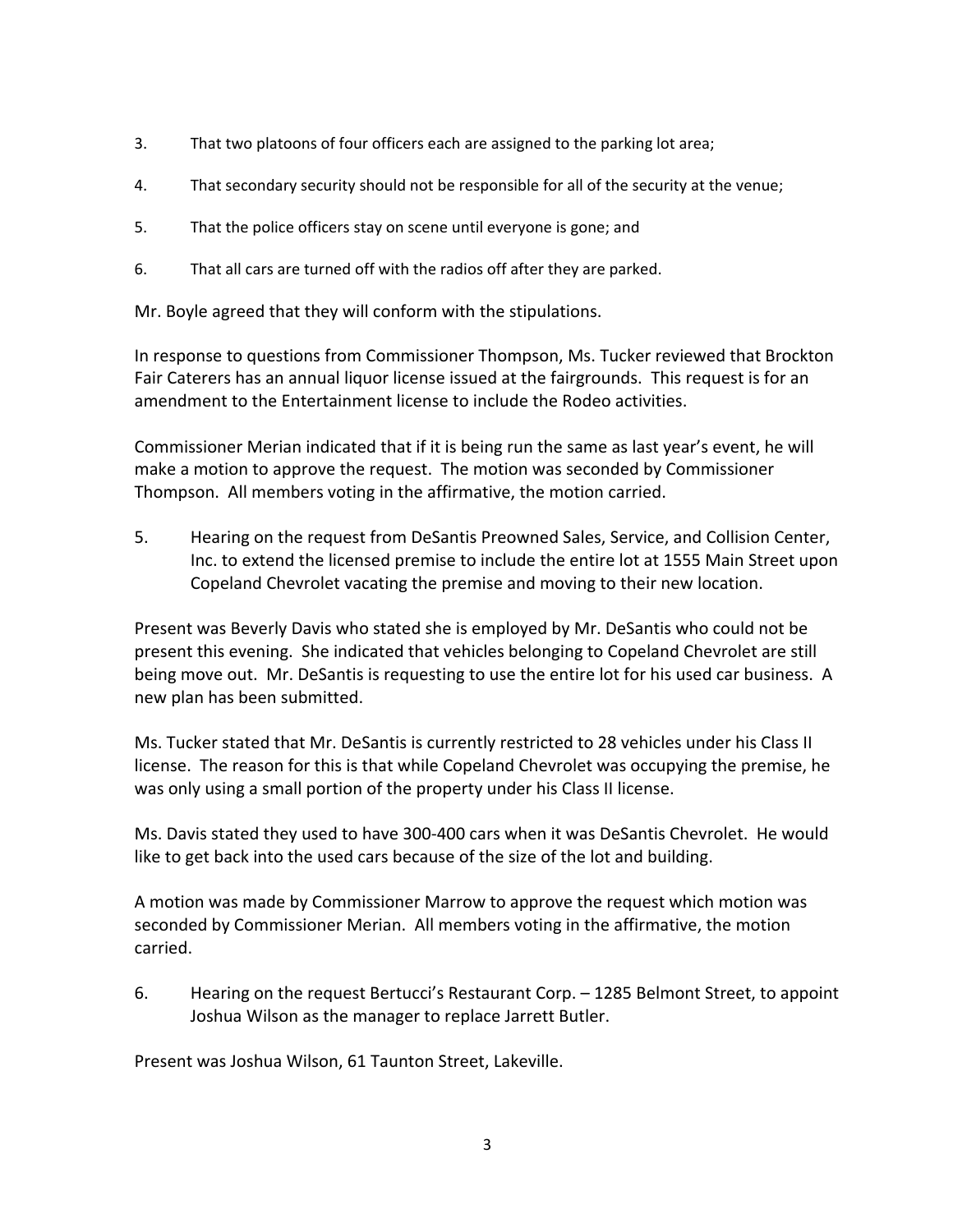Mr. Wilson stated he has been with Bertucci's for 17 years. Prior to being at the Brockton location, he was the General Manager of the Randolph location for five years. He replaced the current manager, Jarrett Butler, in October of last year.

 Paperwork being in order, a motion was made by Commissioner Marrow to approve the appointment of Josh Wilson as the manager which motion was seconded by Commissioner Thompson. All members voting in the affirmative, the motion carried.

- 7. Hearing on the request from Estrella, Inc. dba Casa Vallarta Family Mexican Restaurant for the following:
	- (a) An All Alcoholic Restaurant license at 600 Oak Street;
- (b) To appoint Hector Manuel Soto Ramos as the manager;
	- (c) An Entertainment license for Vocalists and Roaming Mariachi Band on Sunday thru Saturday from 5:00 p.m. to 8:00 p.m.; and Televisions and Piped‐in music from 11:00 a.m. to 10:00 p.m. on Sunday through Thursday and from 11:00 a.m. to 11:00 p.m. on Friday and Saturday.

 Representing the applicant was Attorney Wayne Mathews, 529 Pearl Street. Also present were Hector Manuel Soto Ramos, 80 Davis Street, Apt. B, Falmouth, Maria Elena Delgadillo, 1215 Aspen Glen Drive, Hamden, Ct., Jorge Ramos, 1215 Aspen Glen Drive and Rojello Moreno, 218 Independence Avenue, Quincy.

 Attorney Mathews stated they are currently in the process of renovating and opening the former Chiles Restaurant on Oak Street. This group of individuals has many years of experience in the restaurant business. Currently they have seven very successful family oriented Mexican Restaurants. They have locations in Falmouth, Grafton, Northborough, Saugus, Rhode Island and New York.

 As far as the building, Attorney Mathews stated it will be the existing frame of the building. There will be 208 seats. There are 89 parking spaces. Hours being requested are from 11 a.m. to 1:00 a.m. They have applied for an Entertainment license for a roaming mariachi band on a couple days a week. The manager will be Hector Ramos who currently manages the Falmouth Restaurant but will be taking over the Brockton restaurant.

 Councillor Shirley Asack was present and stated she has spoken to them about the restaurant. She stated she is looking forward to them opening the restaurant and would like to welcome them to the City.

 Commissioner Thompson asked about surveillance cameras at the location and the members stated they are required to have them anyway. Ms. Tucker stated it is only required if they remain open after midnight. Chairman Tartaglia indicated it is his understanding that the Mayor wants cameras anyplace there is a liquor license. Ms. Delgadillo stated they plan to have cameras anyway.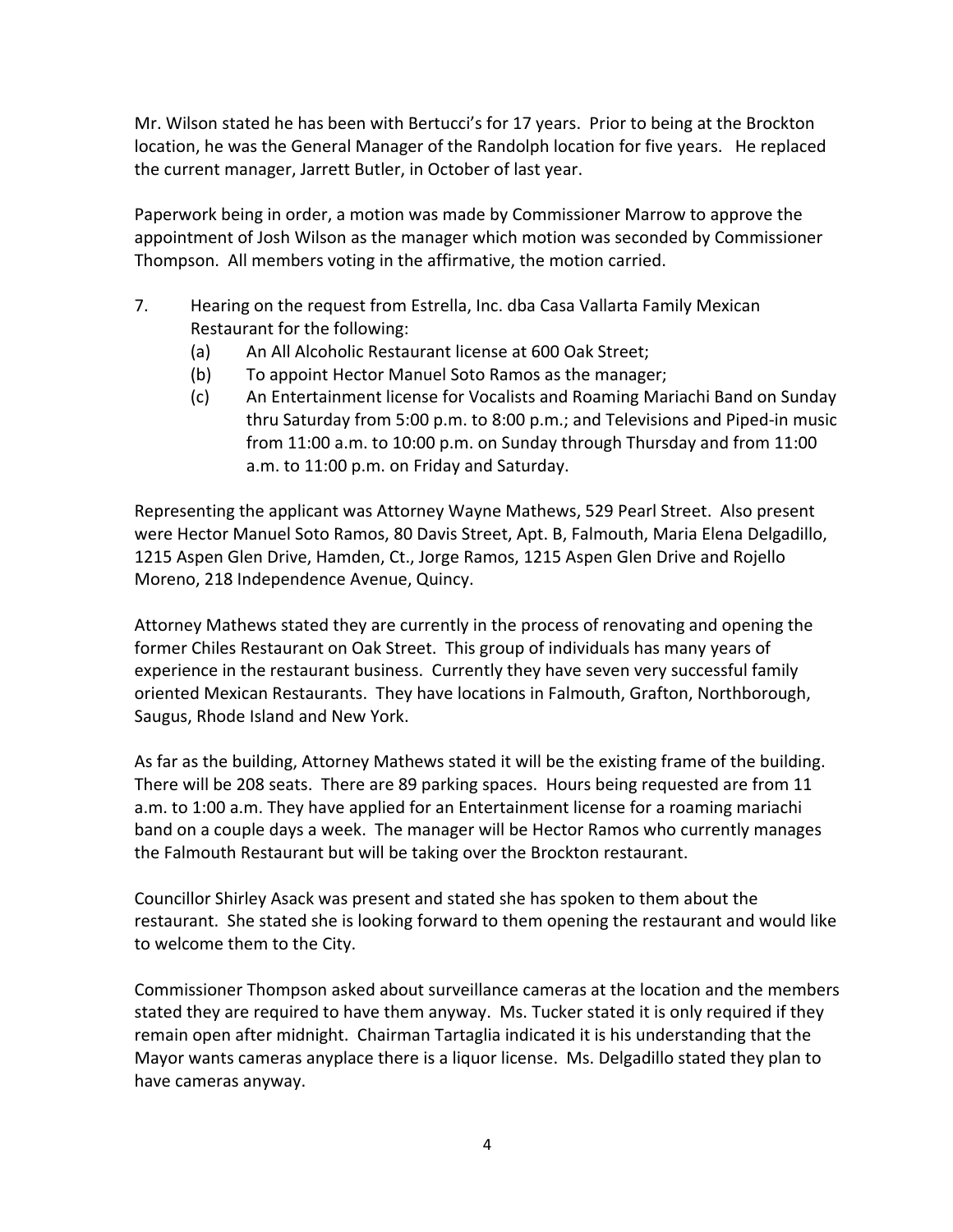They are hoping to open May 1<sup>st</sup>. They will bring their own equipment. They will be taking over the lease from Chili's.

 A motion was made by Commissioner Marrow to approve the All Alcoholic Restaurant license which motion was seconded by Commissioner Merian. All members voting in the affirmative, the motion carried.

 A second motion was made by Commissioner Marrow to approve the appointment of Hector Ramos as the manager which motion was seconded by Commissioner Thompson. All members voting in the affirmative, the motion carried.

 A third motion was made by Commissioner Marrow to approve the Entertainment license as requested which motion was seconded by Commissioner Merian. All members voting in the affirmative, the motion carried.

- 8. Hearing on the following requests from Sejal, Inc. dba Cheer's Liquors 1280 Belmont Street:
- (a) To appoint Vimal Patel as the manager to replace Manisha Patel;
	- (b) To transfer stock in the corporation; and
	- (c) To change officers/directors

Present was Attorney Scott Rubin, 71 Legion Parkway and Vimal Patel, 156 Belmont Court.

 Attorney Rubin explained that as a result of filing the application to transfer the license, it was discovered that Mr. Patel had failed to file the required paperwork to transfer stock and to change manager in his current corporation. This request is to meet the requirements and to subsequently ask to transfer the license.

 When this license was initially obtained in 2002, Vimal and his cousin, Manisha, had purchased the business as 50 percent shareholders each. In 2003, Vimal had bought out his cousin and became 100 percent shareholder as well as manager. The paperwork has now been submitted. Mr. Patel has had some health issues over the past couple of years and has to sell the business. Attorney Rubin stated it has been difficult to obtain proof of the transaction but has provided the Commission with a letter from the accountant who has detailed what took place. Vimal is the only officer and director and shareholder.

 Paperwork being in order, a motion was made by Commissioner Marrow to approve the requests which motion was seconded by Commissioner Thompson. All members voting in the affirmative, the motion carried.

 9. Hearing on the request from Sejal, Inc. dba Cheer's Liquors – 1280 Belmont Street, to transfer the All Alcoholic Package Store license at 1280 Main Street to Cheer's Liquors, Inc. ‐ Anandiben S. Patel, Manager.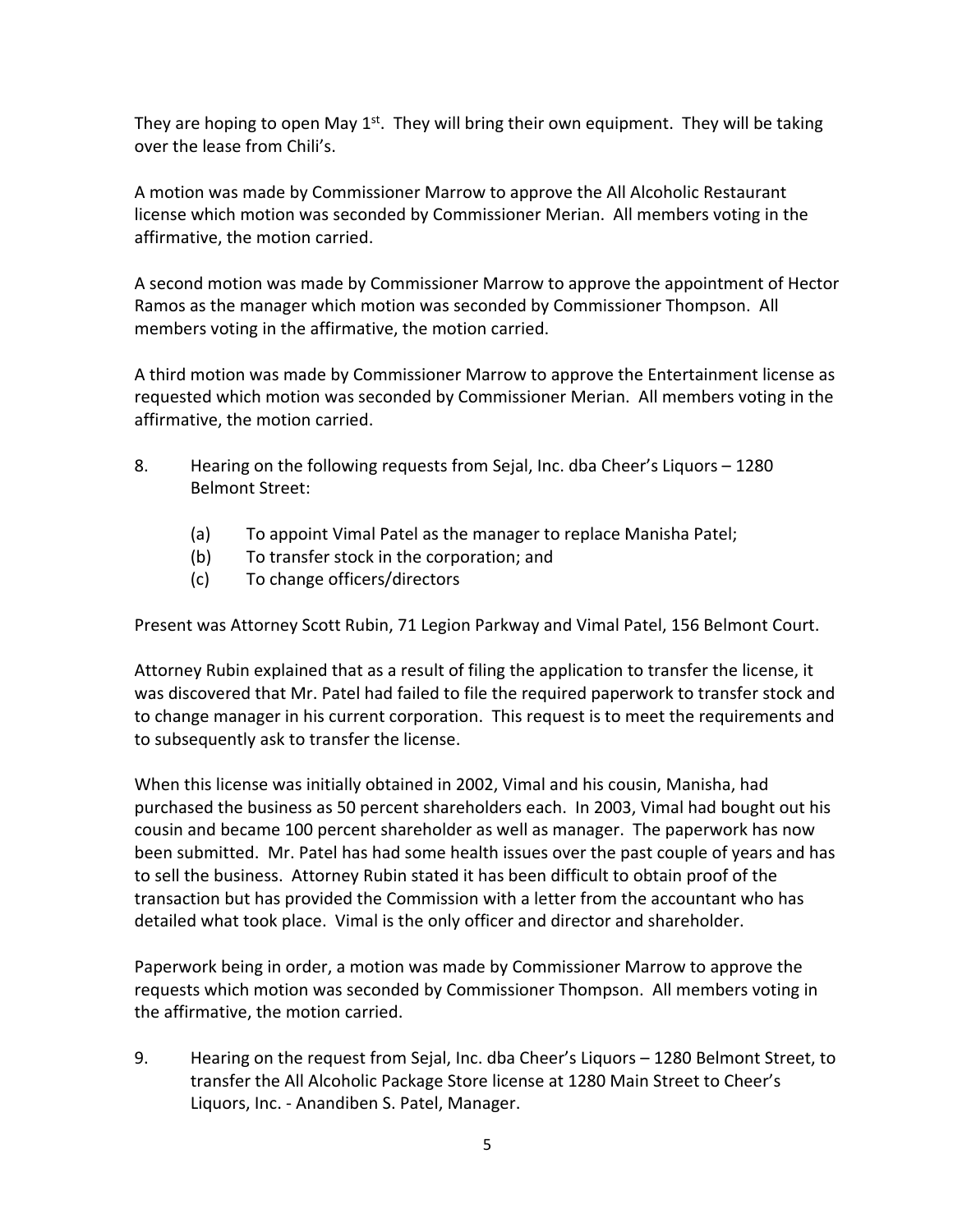Commissioner Thompson recused himself from this hearing for the reason that he has performed some legal work for Mr. Suresh Patel

 Present was Attorney Mark Lawton, 457 Belmont Street representing Sam and his wife, Anandiben Patel, 16 Cathy Lane.

 Attorney Lawton stated that the applicants own The Tobacconist which Mrs. Patel has managed for 20 years. She will become the manager of the new Cheers Liquors. They also own a package store on Crescent Street as well as in Roslindale.

 A motion was made by Commissioner Marrow to approve the transfer of the license which motion was seconded by Commissioner Merian and made unanimous by vote of Chairman Tartaglia.

10. Communications

There were no communications to review.

11. Any other business to properly come before the Commission.

 With no further business to properly come before the Commission, a motion was made by Commissioner Marrow to adjourn the meeting. The motion was seconded by Commissioner Merian. All members voting in the affirmative, the meeting was adjourned.

The Commission's next regular meeting is scheduled for March 16, 2017.

Respectfully submitted,

\_\_\_\_\_\_\_\_\_\_\_\_\_\_\_\_\_\_\_\_\_\_\_\_\_\_\_\_\_\_

 Henry Tartaglia Chairman

APPROVED:

Paul D. Sullivan, Commissioner

\_\_\_\_\_\_\_\_\_\_\_\_\_\_\_\_\_\_\_\_\_\_\_\_\_\_\_\_\_\_\_\_\_\_\_\_